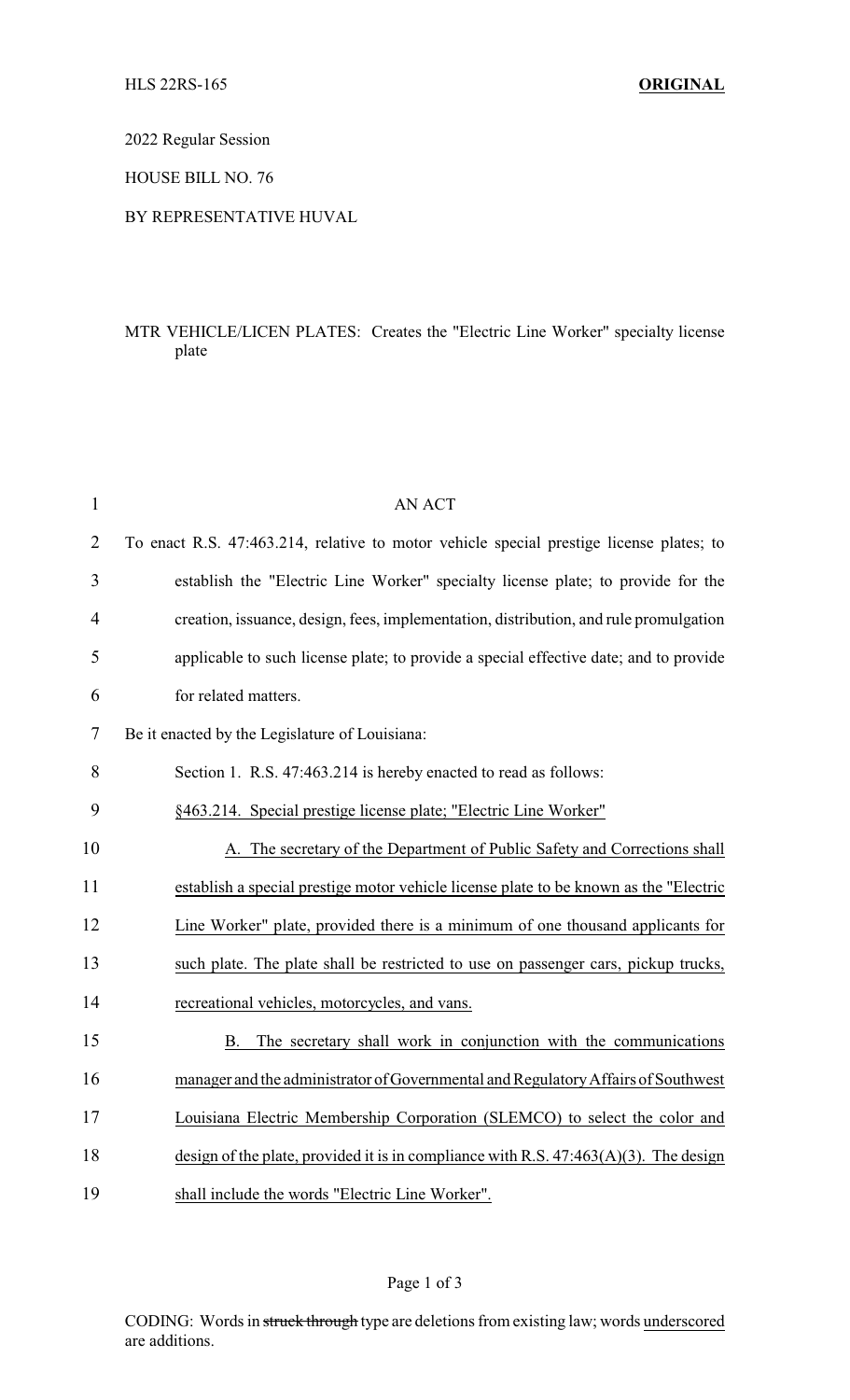| 1              | C. The special prestige license plate shall be issued, upon application, to any               |  |  |
|----------------|-----------------------------------------------------------------------------------------------|--|--|
| $\overline{2}$ | citizen of Louisiana in the same manner as any other motor vehicle license plate.             |  |  |
| 3              | D. The department shall collect an annual royalty fee of twenty-five dollars                  |  |  |
| $\overline{4}$ | that shall be disbursed in accordance with Subsection E of this Section. This royalty         |  |  |
| 5              | fee shall be in addition to the standard motor vehicle license tax imposed by Article         |  |  |
| 6              | VII, Section 5 of the Constitution of Louisiana, and a handling fee of three dollars          |  |  |
| 7              | and fifty cents for each plate to be retained by the department to offset a portion of        |  |  |
| 8              | administrative costs.                                                                         |  |  |
| 9              | E. The annual royalty fee shall be collected by the department and forwarded                  |  |  |
| 10             | to the South Louisiana Community College Certified Power Lineman Program at the               |  |  |
| 11             | Acadian Campus in Crowley. The monies received from the royalty fees shall be                 |  |  |
| 12             | used to assist students that cannot afford to purchase the required climbing tools for        |  |  |
| 13             | the program.                                                                                  |  |  |
| 14             | F. The secretary shall promulgate and adopt rules and regulations as are                      |  |  |
| 15             | necessary to implement the provisions of this Section.                                        |  |  |
| 16             | Section 2. The Department of Public Safety and Corrections, office of motor                   |  |  |
| 17             | vehicles, is hereby directed to create the special prestige license plate when the applicable |  |  |
| 18             | statutory provisions are met and its system is updated to accommodate the creation of new     |  |  |
| 19             | plates.                                                                                       |  |  |

#### DIGEST

The digest printed below was prepared by House Legislative Services. It constitutes no part of the legislative instrument. The keyword, one-liner, abstract, and digest do not constitute part of the law or proof or indicia of legislative intent. [R.S. 1:13(B) and 24:177(E)]

| HB 76 Original | 2022 Regular Session                                                                                                                                                                  | Huval |
|----------------|---------------------------------------------------------------------------------------------------------------------------------------------------------------------------------------|-------|
|                | <b>Abstract:</b> Creates the "Electric Line Worker" special prestige license plate. Provides for the<br>creation issuence degion implementation fees distribution and promulgation of |       |

creation, issuance, design, implementation, fees, distribution, and promulgation of rules applicable to this license plate.

Proposed law requires the Dept. of Public Safety and Corrections to issue a special prestige license plate to be known as the "Electric Line Worker" license plate, provided there is a minimum of 1,000 applicants for such plate.

Proposed law requires that the secretary work in conjunction with the communications manager and the administrator of Governmental and RegulatoryAffairs of the Southwest La. Electric Membership Corporation to select the color and design of the plate.